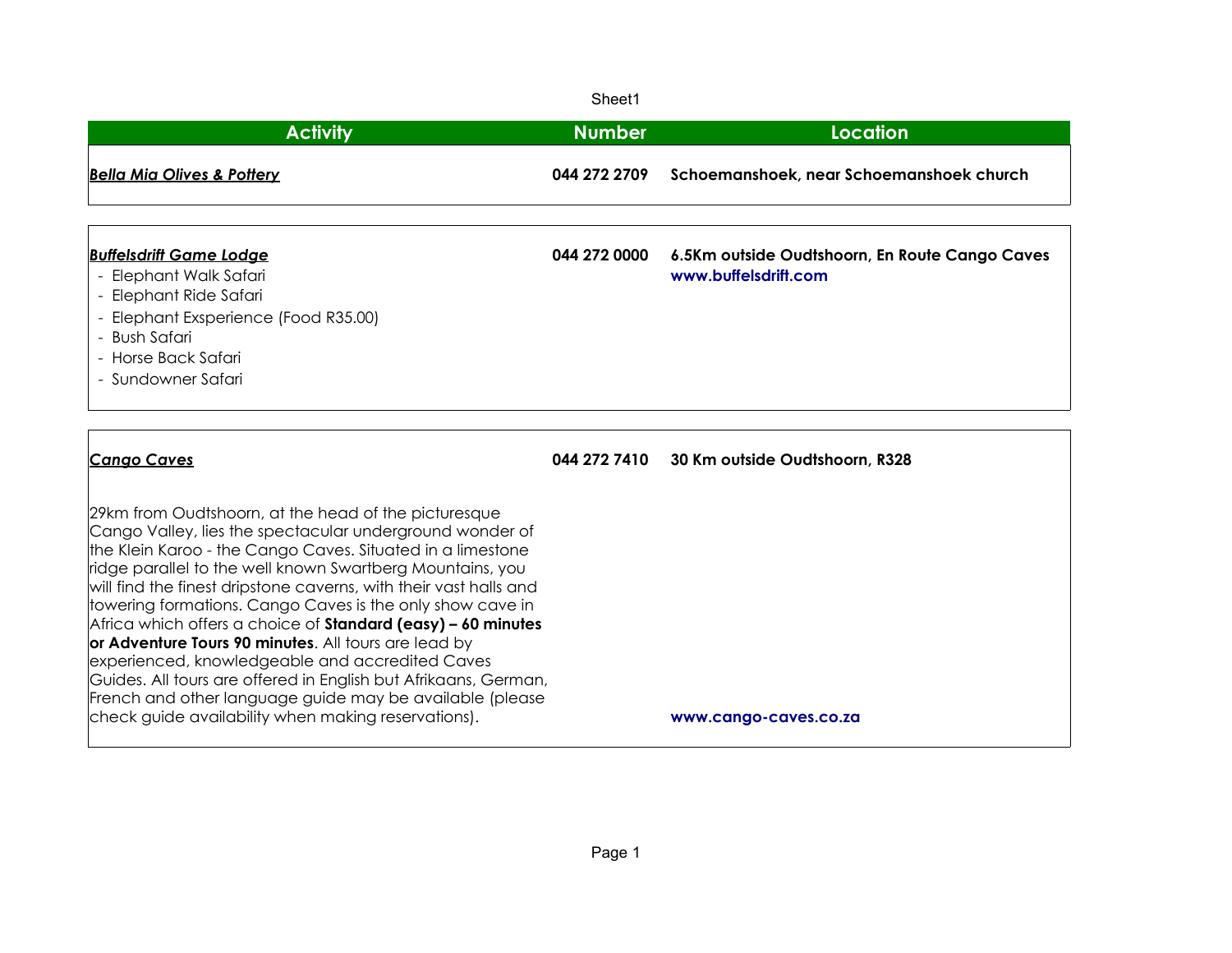|                                                                                                                                                                                                                                          | Sheet1 |                                             |
|------------------------------------------------------------------------------------------------------------------------------------------------------------------------------------------------------------------------------------------|--------|---------------------------------------------|
| <b>Cango Ostrich Farm</b>                                                                                                                                                                                                                |        | 044 272 4623 15 Km outside Oudtshoorn, R328 |
| Cango Ostrich Farm complies with the Bio Security<br>Regulations and Standards set by the Department of<br>Veterinary Services. The farm is registered as a production,<br>export and show farm.                                         |        | www.cangoostrich.co.za                      |
| Cango Ostrich Show Farm is located in the lush Cango<br>Valley, Schoemanshoek, 14km outside of Oudtshoorn on the<br>main route towards the world famous Cango Caves, making<br>it easy to find and making your trip more time efficient. |        |                                             |
| We have a very exclusive style whereby we ensure each<br>person individual attention. We pride ourselves on our service<br>standards and hospitality.                                                                                    |        |                                             |
| Welcome to an awesome experience you will never forget:                                                                                                                                                                                  |        |                                             |
| Exciting guided tours - 45 minutes duration, daily from<br>08H00 fill 16H30                                                                                                                                                              |        |                                             |
| Touch, feel, sit on or even ride these magnificent birds<br>Wine house                                                                                                                                                                   |        |                                             |
| The farm boasts a fantastic curio shop                                                                                                                                                                                                   |        |                                             |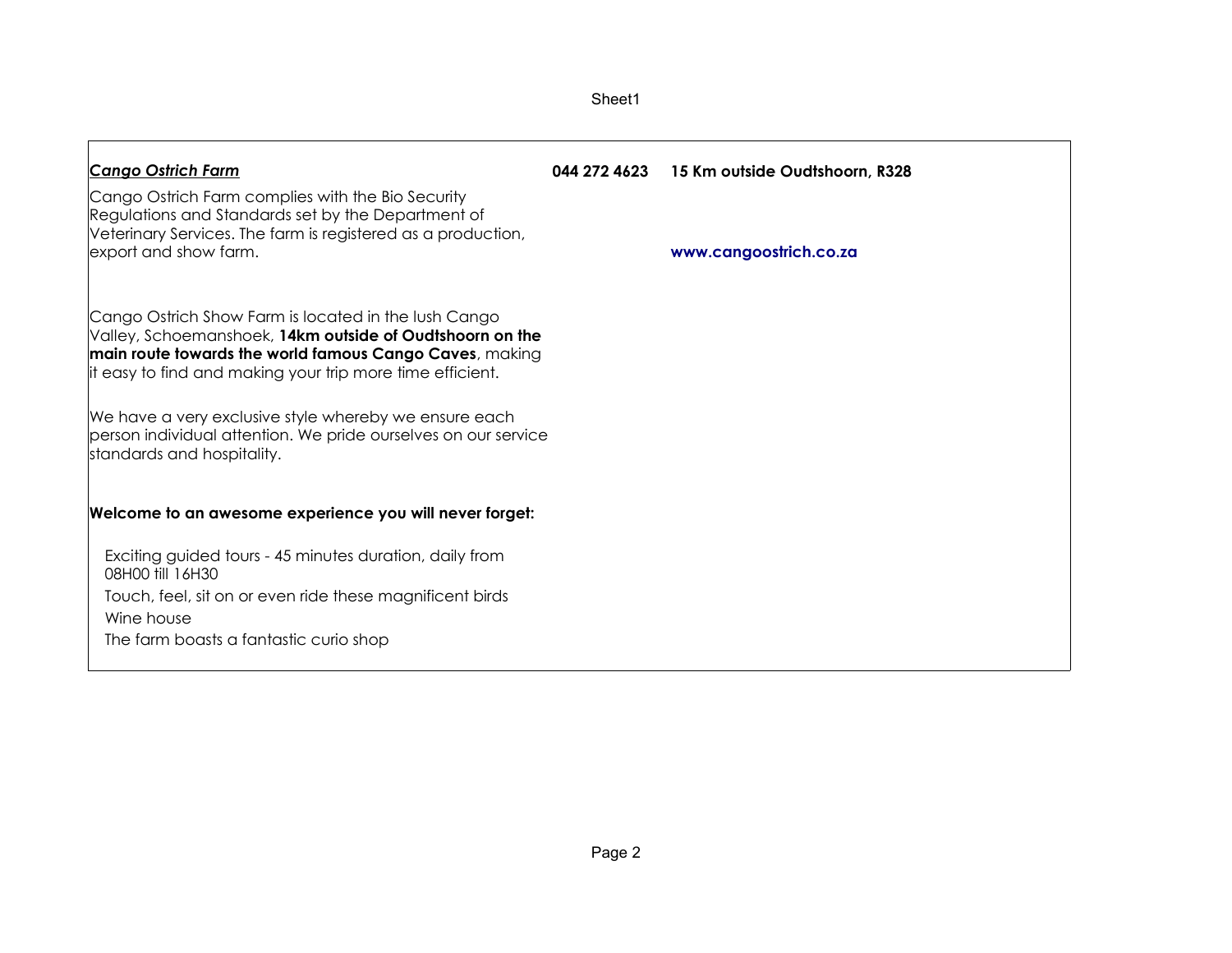| Sheet1 |
|--------|
|--------|

 $\Gamma$ 

| <b>Cango Wildlife Ranch - Entrance fee</b><br>Crocodile cage diving<br>Lemur encounter<br>Cheetah encounter<br>Tiger cub encounter<br>Caracal Lynx encounter<br>Serval encounter<br>Tegu encounter<br>Snake encounter<br>Lorikeet feeding                                                                                                                                                                                                       |              | 044 272 5593 2 km En Route Cango Caves<br>www.cango.co.za              |
|-------------------------------------------------------------------------------------------------------------------------------------------------------------------------------------------------------------------------------------------------------------------------------------------------------------------------------------------------------------------------------------------------------------------------------------------------|--------------|------------------------------------------------------------------------|
| <b>Meerkat Adventures</b><br>Wild Meerkat experience on a farm outside of Oudtshoorn                                                                                                                                                                                                                                                                                                                                                            |              | 084 772 9678   Off R62 En Route Volmoed<br>www.meerkatadventures.co.za |
| <b>Minwater Eco Adventures</b><br>Minwater offers a wide range of activities with the focus on<br>awareness of nature in general and the amazing variety of<br>wildlife in the Succulent Karoo in particular, as well as the<br>sensitivity of this biome and the need to protect and<br>conserve its biodiversity.<br>These activities include:<br>Excursions in nature<br>- Interpretive floral tours<br>- Plant courses<br>Succulent courses | 082 481 3625 | www.minwater.co.za                                                     |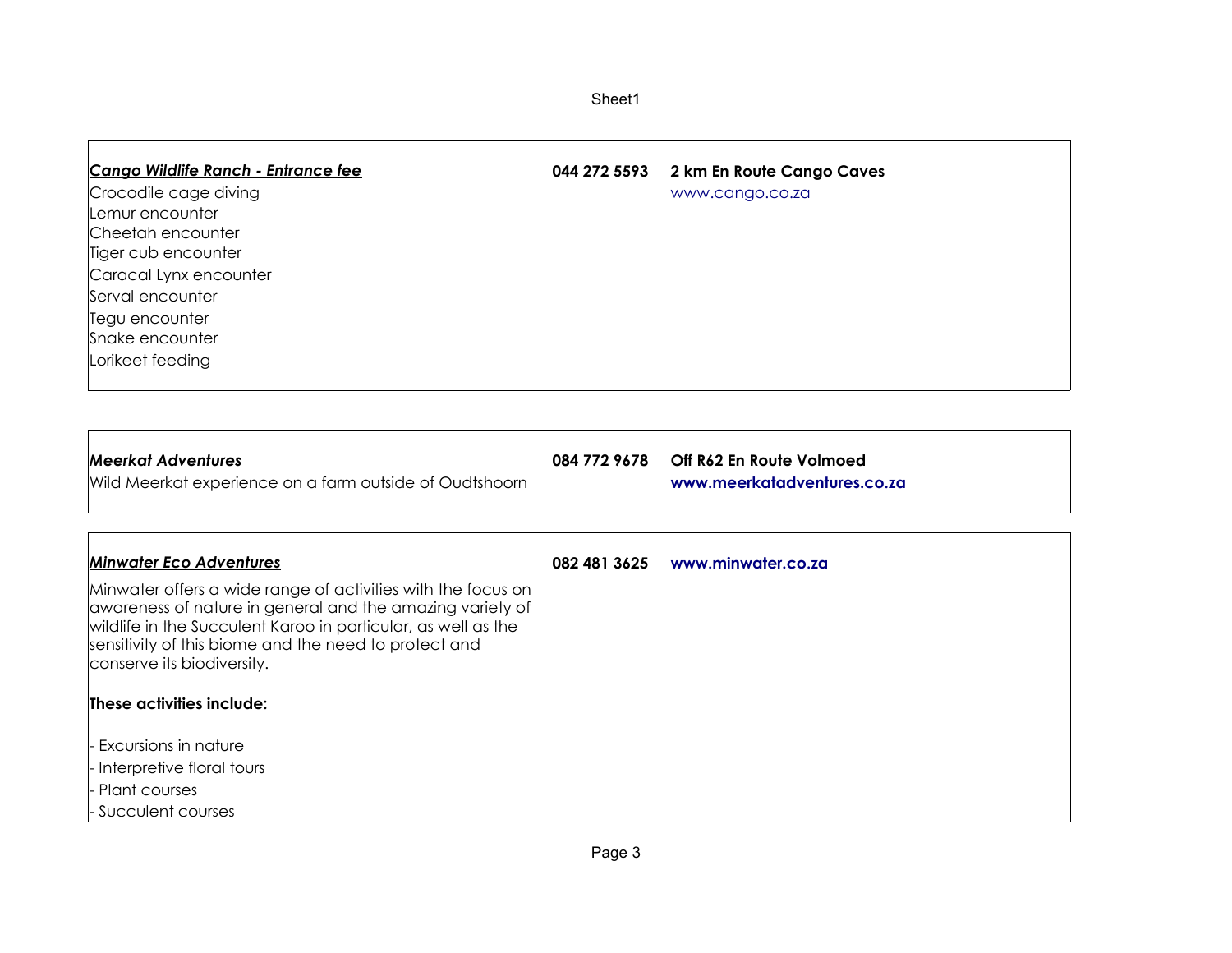## Sheet1

- Nature schools for children and adults

Although hikers can use any vehicle trail, there are tracks for hikers only. The distances of the trails range between 1km and 20km and the difficulty rating is easy to moderate. A trail map will be supplied.

It is common knowledge that on foot one experiences nature at its best. It is especially true of an excursion to Minwater - not only will one find the views breathtaking and the changes in vegetation types dramatic, but also a multitude of so-called small things that will fascinate nature llovers.

To make a hiking trip a lasting experience, ask your host to accompany you, even if it is only for part of the trail.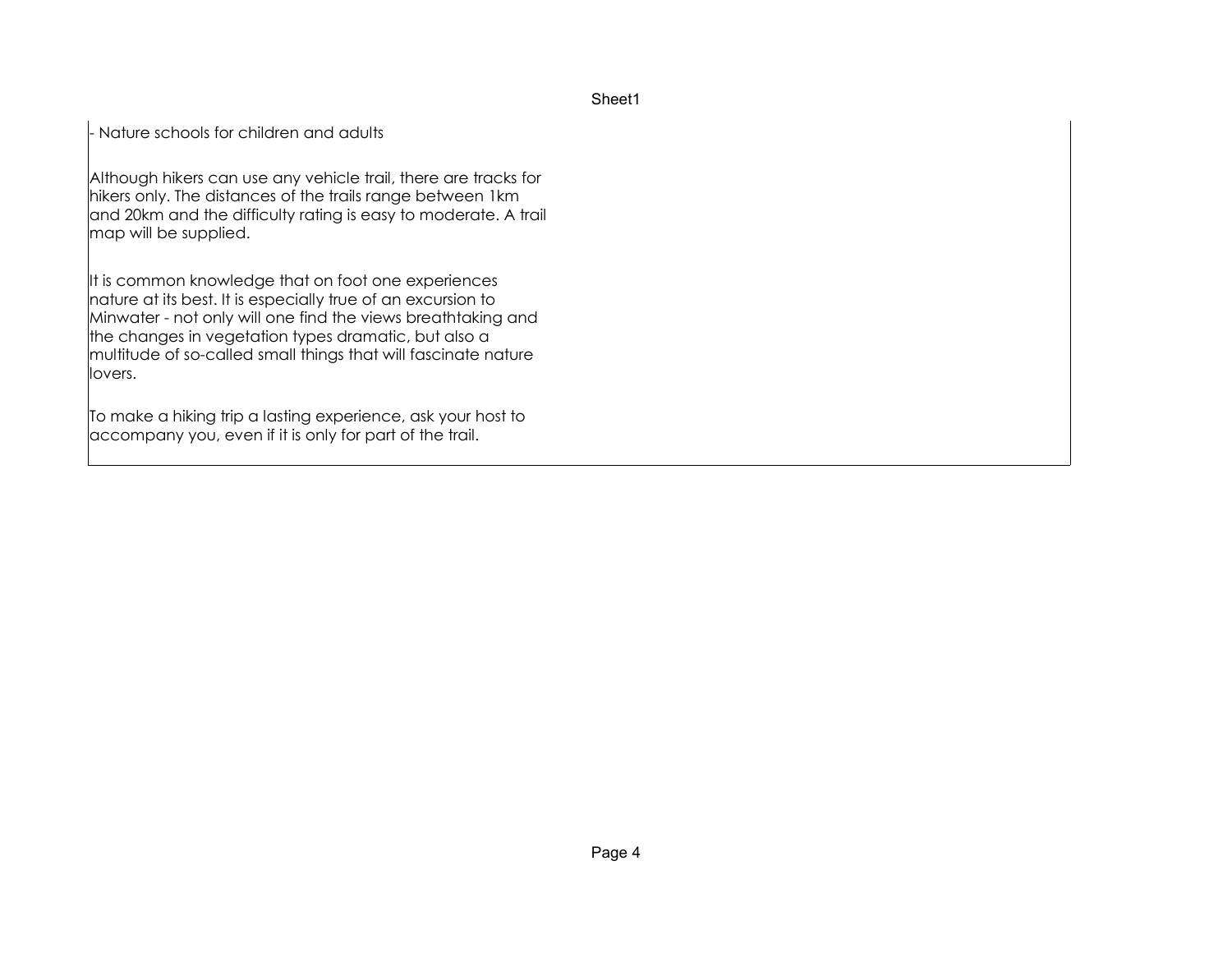| <b>Oudtshoorn Horse Riding</b>                                                                                                                                                                                                                                                                                     | 072 272 8709 | 2,5km outside Oudtshoorn                   |
|--------------------------------------------------------------------------------------------------------------------------------------------------------------------------------------------------------------------------------------------------------------------------------------------------------------------|--------------|--------------------------------------------|
| Kango Horse Riding invites you to come and experience the<br>unspoiled natural beauty of the Little Karoo's wide open<br>spaces.                                                                                                                                                                                   |              |                                            |
| Our trips will provide you with the opportunity to appreciate<br>the wide variety of fauna and flaura of the region. Meerkat<br>burrows and an abundance of hares and small antelope will<br>be a common sight during the outride, while our unequalled<br>Karoo sunsets will ensure the perfect end to your trip. |              |                                            |
| There is a maximum weight of 100kg.                                                                                                                                                                                                                                                                                |              |                                            |
| Helmets are provided.                                                                                                                                                                                                                                                                                              |              |                                            |
| Outrides:                                                                                                                                                                                                                                                                                                          |              |                                            |
| •1 Hour and                                                                                                                                                                                                                                                                                                        |              |                                            |
| •2 Hour rides                                                                                                                                                                                                                                                                                                      |              |                                            |
| • Beginners lessons at affordable costs                                                                                                                                                                                                                                                                            |              |                                            |
|                                                                                                                                                                                                                                                                                                                    |              |                                            |
| <b>Surval: Picnic Baskets</b>                                                                                                                                                                                                                                                                                      |              | 087 350 1950 Off R328 En Route Cango Caves |
| "Let us make a feast                                                                                                                                                                                                                                                                                               |              |                                            |
| Upon the summer grass                                                                                                                                                                                                                                                                                              |              |                                            |
| Let us find a quiet place                                                                                                                                                                                                                                                                                          |              |                                            |

Sheet1

We can prepare a picnic feast for you, to be enjoyed in the quiet expanse of the Klein Karoo.

And make the moment last."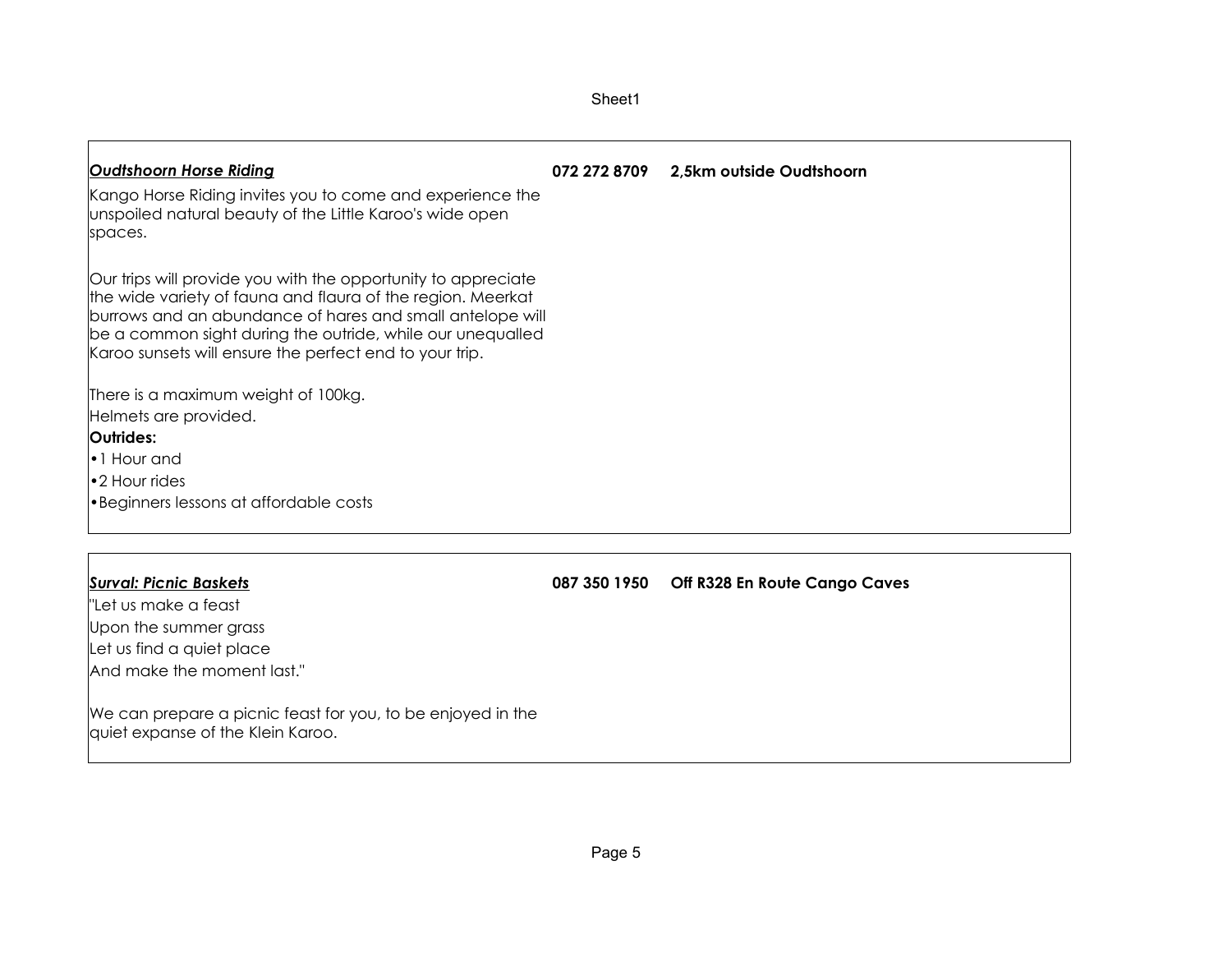٦

| The Swartberg Pass - our unspoiled UNESCO World Heritage Site<br>Share our passion, knowledge & experience on the fauna,<br>flora, history & geology of the Swartberg MOUNTAIN &<br>ISWARTBERG Pass.<br>Your specialist in day trips and ECO excursions on UNESCO's | <b>Swartberg Mountain Tours</b>                          | 079 105 4000 | www.swartbergmountaintours.co.za |
|---------------------------------------------------------------------------------------------------------------------------------------------------------------------------------------------------------------------------------------------------------------------|----------------------------------------------------------|--------------|----------------------------------|
|                                                                                                                                                                                                                                                                     |                                                          |              |                                  |
|                                                                                                                                                                                                                                                                     | World Heritage Site near Oudtshoorn in the Western Cape. |              |                                  |

-F

| <b>Wilgewandel Holiday Farm (Camel rides)</b> | 044 272 0878 Off R328 En Route Cango Caves           |
|-----------------------------------------------|------------------------------------------------------|
| Grundheim                                     | 044 272 6927 En Route Volmoed                        |
| <b>Karusa Vineyards</b>                       | 044 272 8717 En Route Cango Caves, Schoemanshoek     |
| <b>Artkaroo</b>                               | 044 279 1093 Baron van Rheede Street                 |
| <b>Bottega Art Gallery</b>                    | 044 272 6330 Baron van Rheede Street                 |
| <b>Moooi Art Gallery @ Jamstreet</b>          | 082 5100 516 4 Km Outside Oudtshoorn, Rooiheuwel Rd. |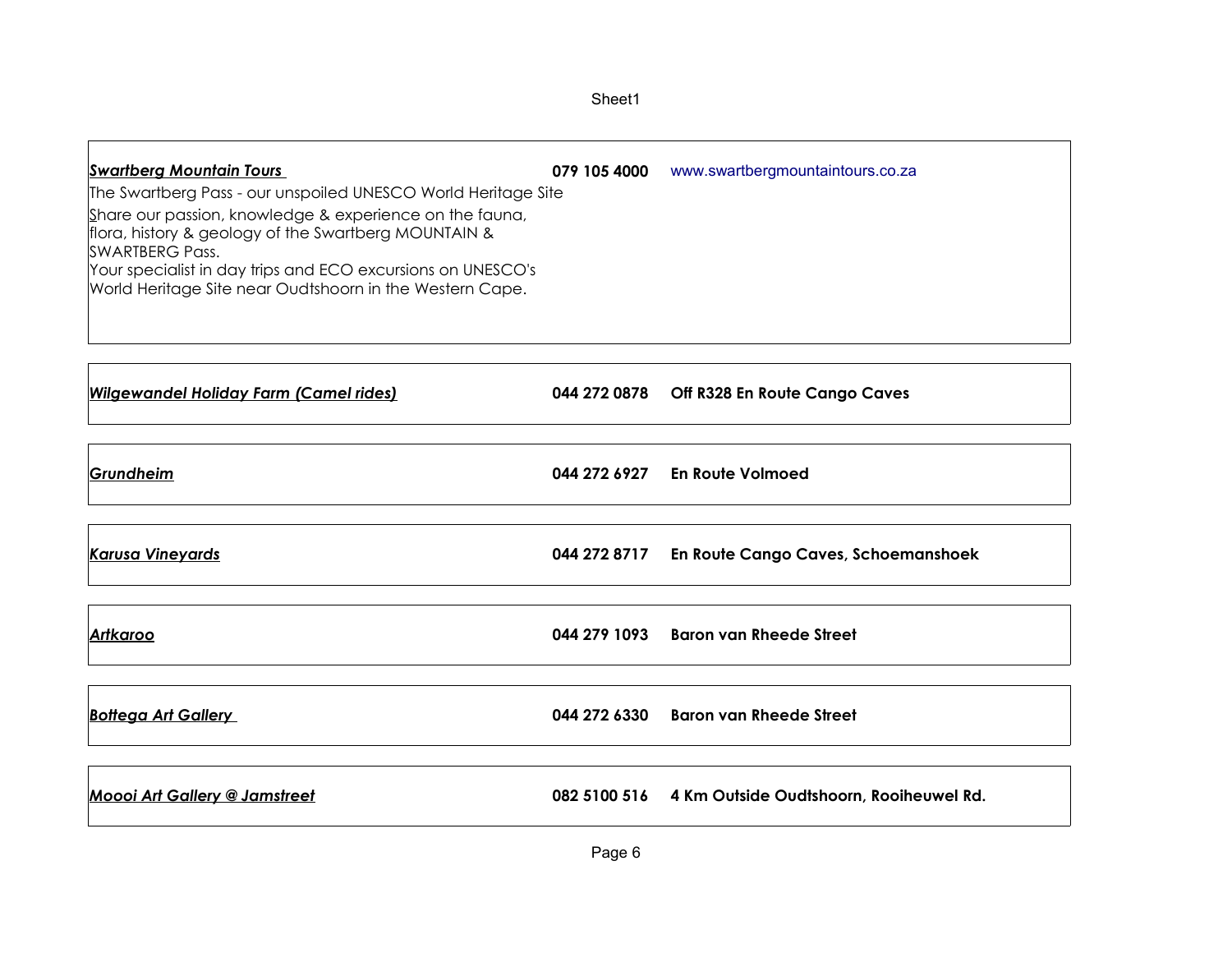|                                                                                                                               | 044 272 2968 Jan van Riebeeck Road<br>www.cjlangenhoven.co.za |
|-------------------------------------------------------------------------------------------------------------------------------|---------------------------------------------------------------|
| ARBEIDSGENOT Oudtshoorn is die werkswinkel waar Afrikaans                                                                     |                                                               |
| 044 272 7306                                                                                                                  | <b>Baron van Rheede Street</b>                                |
| Colonel Charles Paul Nel, who was a successful businessman<br>and a collector of antiquities. A day before his death in 1951, |                                                               |
| Bullock and erected in 1906. The School Hall, designed in the<br>New Republican style, was erected in 1912. The building as a | www.cpnelmuseum.co.za                                         |
|                                                                                                                               |                                                               |